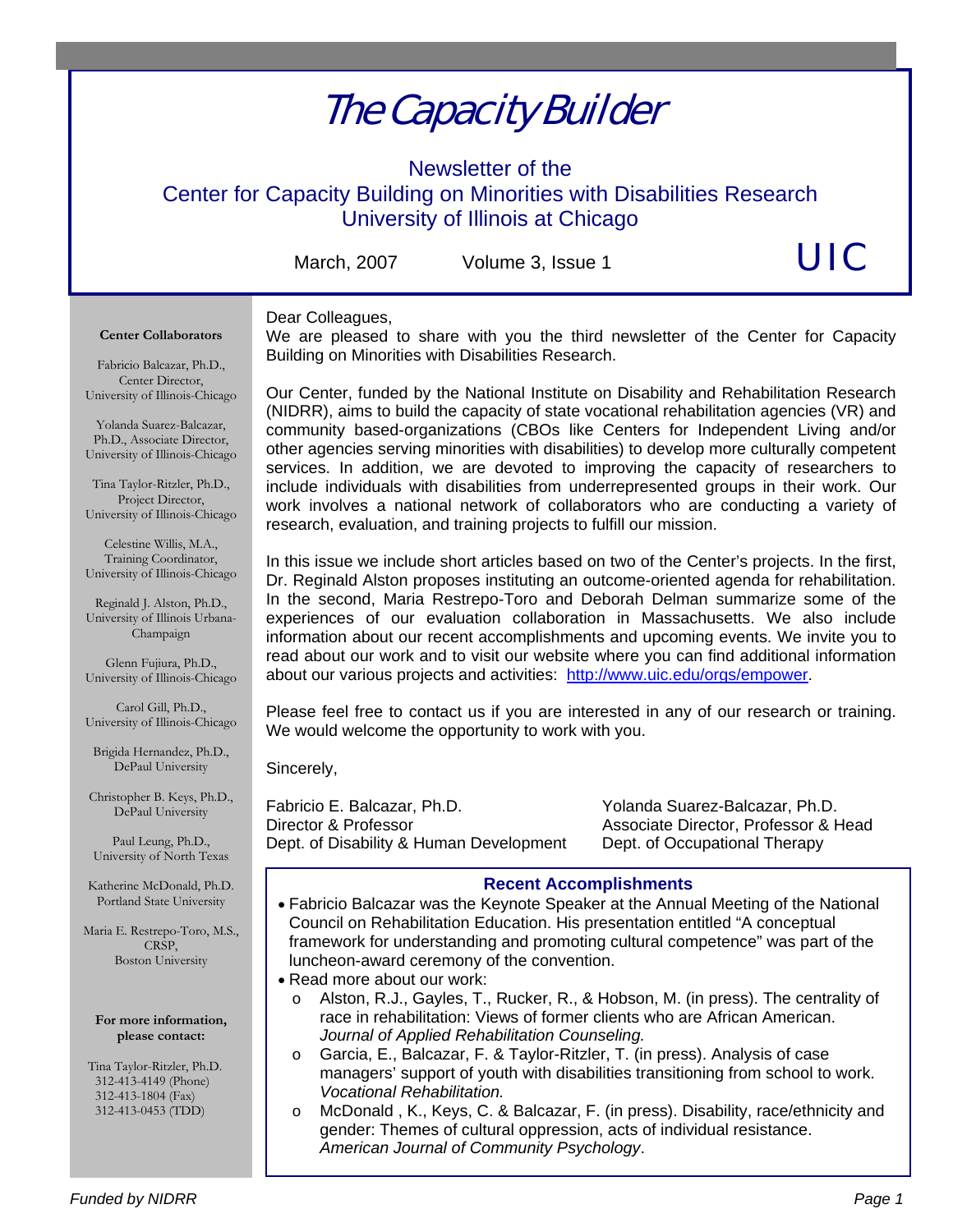## **Reginald J. Alston, Ph.D.**

Professor, Department of Kinesiology and Community Health, University of Illinois Urbana-Champaign Principal Investigator, Center for Capacity Building on Minorities with Disabilities Research

Who does not agree with the cry to reduce racial disparities in rehabilitation outcomes? If you raise your hand, it is akin to saying that you sanction injustice or mistreatment. There is not much to argue on the subject. Over the past few decades, scholars have shone a light on the success gap between persons of color and Whites in rehabilitation. You name it, be it access, acceptance, or placement, minorities fall short on the rehabilitation scale. Sure, doubters criticize weak research methodologies of researchers who suggest disparities, but find me one state rehabilitation administrator who does not have reduction of disparities as a priority for his or her agency. I have never encountered a commissioner or director who has said: "Disparities are not a problem for us in this state." The very existence of the Center for Capacity Building on Minorities with Disabilities Research raises an interesting question. Why would the National Institute on Disability and Rehabilitation Research (NIDRR) direct funds to study a phantom problem? Apparently, the people at NIDRR are believers.

Now that you are convinced that disparities are real and you agree to join the world of enlightenment, let us switch the focus. A lot of information exists in the literature about how to address the issue of racial disparities in rehabilitation. Yet, little is available to describe how administrators can measure if their agency is actually reducing disparities. Our orientation needs to shift to outcomes. In other words, "Who's doing well?" Clearly, there are scattered indicators that management information specialists on staff feed administrators and share with researchers which point to improvements, but a uniform or standard approach should be developed and implemented by the

Rehabilitation Services Administration (RSA) for state offices around the country. Uniformity could lead to national analyses that identify high achievers at eradicating disparities. Thus, the policies and practices of achievers could be packaged and shipped to states with poorer performance records. Since one size does not fit all, state administrator would have the liberty to alter successful models to fit their agencies.

Adoption of a standard matrix to identify successes in disparity reduction is the challenge. It can begin with the development of a disparity index (DI). The DI could consist of indicators that measure minority client outcomes in a set of service parameters common to all state agencies. Based on the DI, a disparity reduction profile (DRP) of the agency could be formed. The DRP would provide RSA with a description of an agency's efforts and could take into account organizational structure, policy and planning, staffing patterns, and budgeting. Such an outcome oriented approach would move us beyond disjointed approaches across state agencies to a more systemic and concerted effort to impact racial disparities in rehabilitation.

The Center for Capacity Building on Minorities with Disabilities Research is a logical place to assemble a roundtable of researchers, state agency administrators, and consumers to spearhead the development of the DI and to draft parameters of the DRP. Other disciplines have conceptualized similar matrixes and models, and it would behoove rehabilitation to refine our efforts at instituting disparity reduction approaches. Everyone is "doing something" to address disparities. Adoption of the DI and DRP could mean the incorporation of evidence-based practices and policies. Instead of everyone "doing something", let's identify and do what works.

## **Center for Capacity Building Upcoming Events**

- Celestine Willis and Fabricio Balcazar will be starting a state-wide cultural competence (CC) training for the Division of Rehabilitation Services (DRS), Illinois Department of Human Services, in April. The CC training workshops are part of DRS' efforts to improve outreach and services to minorities with disabilities throughout Illinois.
- Center collaborators are working on an edited volume, *Race, Culture and Disability: The State-of-the-Science* to be published next year.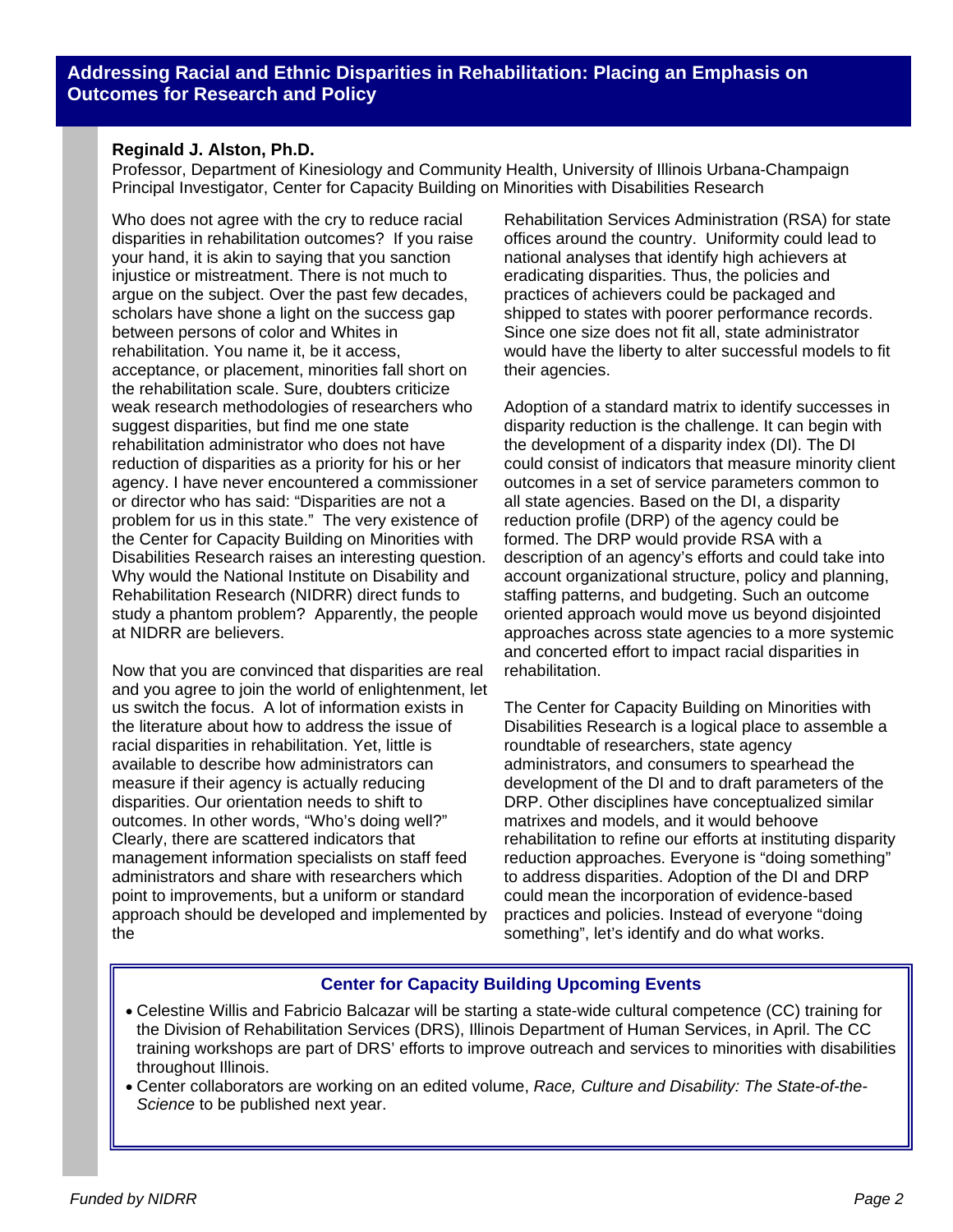## **Maria E. Restrepo-Toro<sup>1</sup> , M.S., CPRP, and Deborah Delman2**

<sup>1</sup>Northeast Coordinator of the Evaluation Capacity Building Project based at the Center for Psychiatric Rehabilitation at Boston University and <sup>2</sup> Executive Coordinator, The Transformation Center

During the last 12 months Center staff has been working with the Transformation Center in Massachusetts. The Transformation Center is a technical assistance center run by people in mental health and/or addictions recovery. It trains peers to work in the mental health system and service providers to understand the recovery process. In addition, it provides consultation to peer-run and provider-run organizations, as well as researchers and policy makers, to increase their effectiveness in supporting mental health recovery.

The Transformation Center invited four affiliated peerrun organizations to work with the Center for Capacity Building staff. These organizations included Northeast Independent Living Program's Peer Counseling Project, Consumers of Color Peer Networking Project, Jonathan Cole Mental Health Resource Center, and the Recovery Network-Boston. The four peer-run organizations have evolved out of the mutual support and civil rights movements driven by and for people with mental health conditions.

## **Our Collaboration**

The participatory evaluation model used by center staff was particularly attractive to the Transformation Center because all stakeholders are included in the process of examining the impact of their programs on increasing consumers' participation in their communities and enhancing their full recovery. People with mental health conditions and psychiatric disabilities are often marginalized in society. Their ability and right to self determination has regularly been invalidated in public service systems, the media and the community at large. Longstanding inequities, shunning, and the condition itself too often result in poverty, homelessness and isolation.

The collaboration between the Center for Capacity Building and the Transformation Center began in January 2006 and has focused on assisting the Transformation Center in identifying outcome indicators and developing a measure to assess the involvement of program participants in their communities. Through this collaboration, 20 staff, representing all four programs, received training on how to develop a logic model and develop an evaluation plan.

During the training, each program developed its own logic model. The group started this process with the goals of learning how to:

- 1) ensure their effectiveness in service to peers and
- 2) quantify the programs' effectiveness for the benefit of state policy makers.

#### **Consultation and Technical Assistance**

After the training, representatives from each of the participating organizations had several meetings. The four programs focus on peer support; however, they approach it with fairly different services and philosophies. In the initial meetings, the group struggled to clarify what they could agree to measure, in part because each program offers different services. The breakthrough occurred when the participants identified the shared mission of supporting peers to integrate into the community. They reached consensus about measuring *community integration* because they felt that this was really the essence of their services. This insight led to clarity on how they all could evaluate the impact of their programs on the lives of the people they serve with a single survey.

In follow up meetings, conference calls and email communications the group was actively engaged in identifying the survey items. Once a full draft of the survey was developed, we translated it into Spanish and conducted focus groups with 19 consumers to identify their views about community integration and to get feedback on the measure. The focus group feedback was then incorporated



From Left to Right: Maria Restrepo-Toro, Deborah Delman and Ruthie Poole